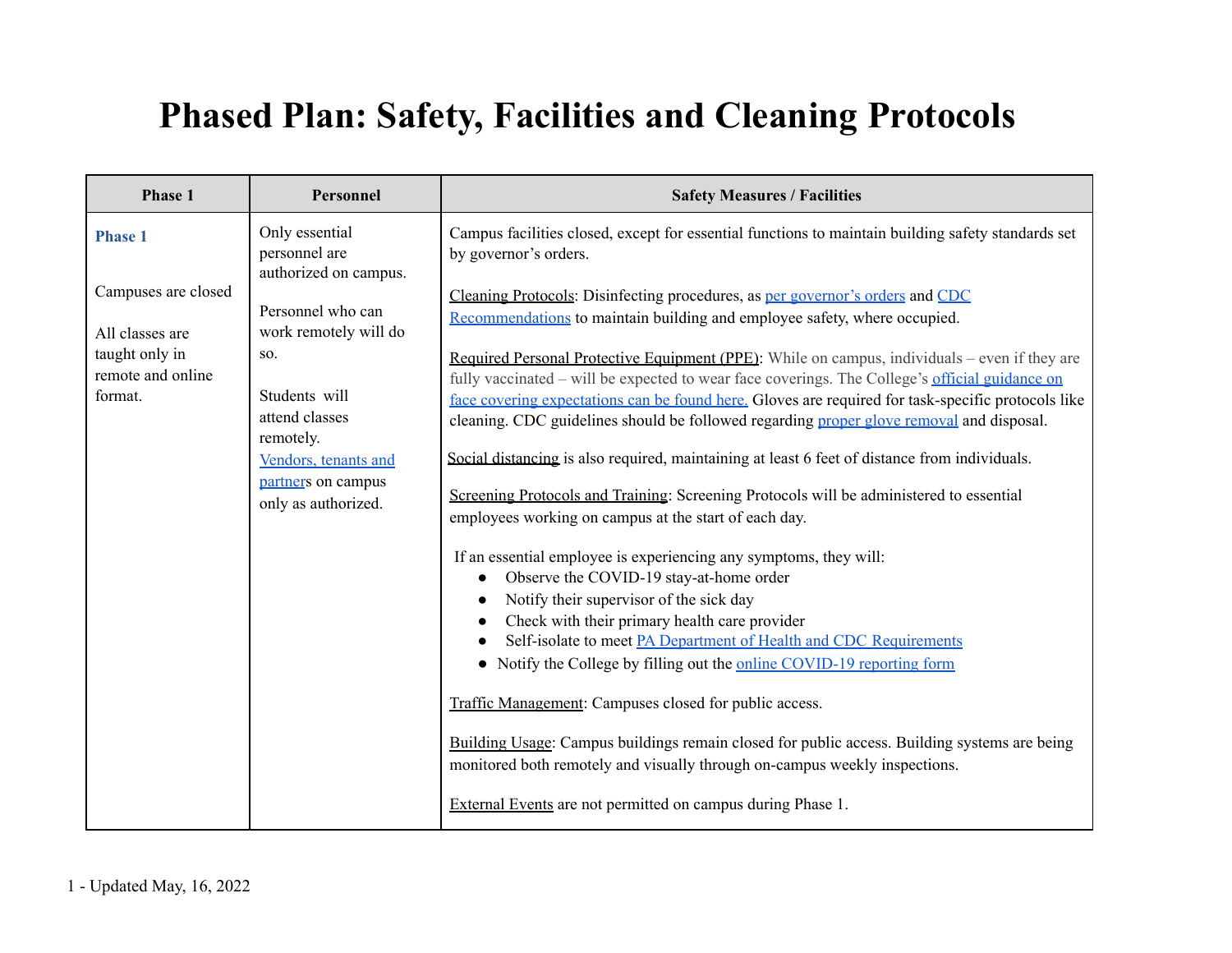| Personnel                                                                                                                                                 | <b>Safety Measures / Facilities</b>                                                                                                                                                                                                                                                                                                                                                                                                                                                                                                                                                                                                                                                                                                                                                                             |
|-----------------------------------------------------------------------------------------------------------------------------------------------------------|-----------------------------------------------------------------------------------------------------------------------------------------------------------------------------------------------------------------------------------------------------------------------------------------------------------------------------------------------------------------------------------------------------------------------------------------------------------------------------------------------------------------------------------------------------------------------------------------------------------------------------------------------------------------------------------------------------------------------------------------------------------------------------------------------------------------|
| Only essential personnel or<br>employees involved in the<br>programs granted an<br>exception by the governor<br>may return to campus.                     | Cleaning Protocols: Disinfecting procedures, as per governor's orders and CDC<br>recommendations to maintain building and employee safety, where occupied. Deep clean and<br>disinfecting protocols are used in the classrooms, offices and common areas used by on-campus<br>programming and departments.                                                                                                                                                                                                                                                                                                                                                                                                                                                                                                      |
| Personnel who can<br>work remotely will do<br>SO.<br>Students will attend on-site<br>class components only for<br>exceptions approved by the<br>governor. | Required Personal Protective Equipment (PPE): While on campus, individuals – even if they<br>are fully vaccinated – will be expected to wear face coverings. The College's official guidance<br>on face covering expectations can be found here. Gloves are required for task-specific protocols<br>(Examples: cleaning, involvement in hand-on components of specific programs, etc.). CDC<br>guidelines should be followed regarding proper glove removal and disposal.<br>Social distancing is also required, maintaining at least 6 feet of distance from other individuals.<br>Screening Protocols and Training: Screening Protocols will be administered by HACC                                                                                                                                          |
| Vendors, tenants and<br>partners on campus only as<br>authorized.                                                                                         | employees in the governor-approved programs at the start of each day.<br>If anyone has symptoms of the flu or COVID-19 (fever, cough, rash, etc.) or shows signs of<br>symptoms during the screening process, they are to:<br>Refrain from coming to campus or return home if already on campus<br>$\bullet$<br>Contact their supervisor or instructor to make alternate arrangements<br>$\bullet$<br>Check with their primary health care provider<br>$\bullet$<br>Notify the College by filling out the online COVID-19 reporting form<br>$\bullet$<br>Self-isolate to meet PA Department of Health and CDC Requirements<br>Traffic Management: Campus maps for entrances into and exits from parking lots have been<br>developed and shared with students and employees for the buildings that are occupied. |
|                                                                                                                                                           |                                                                                                                                                                                                                                                                                                                                                                                                                                                                                                                                                                                                                                                                                                                                                                                                                 |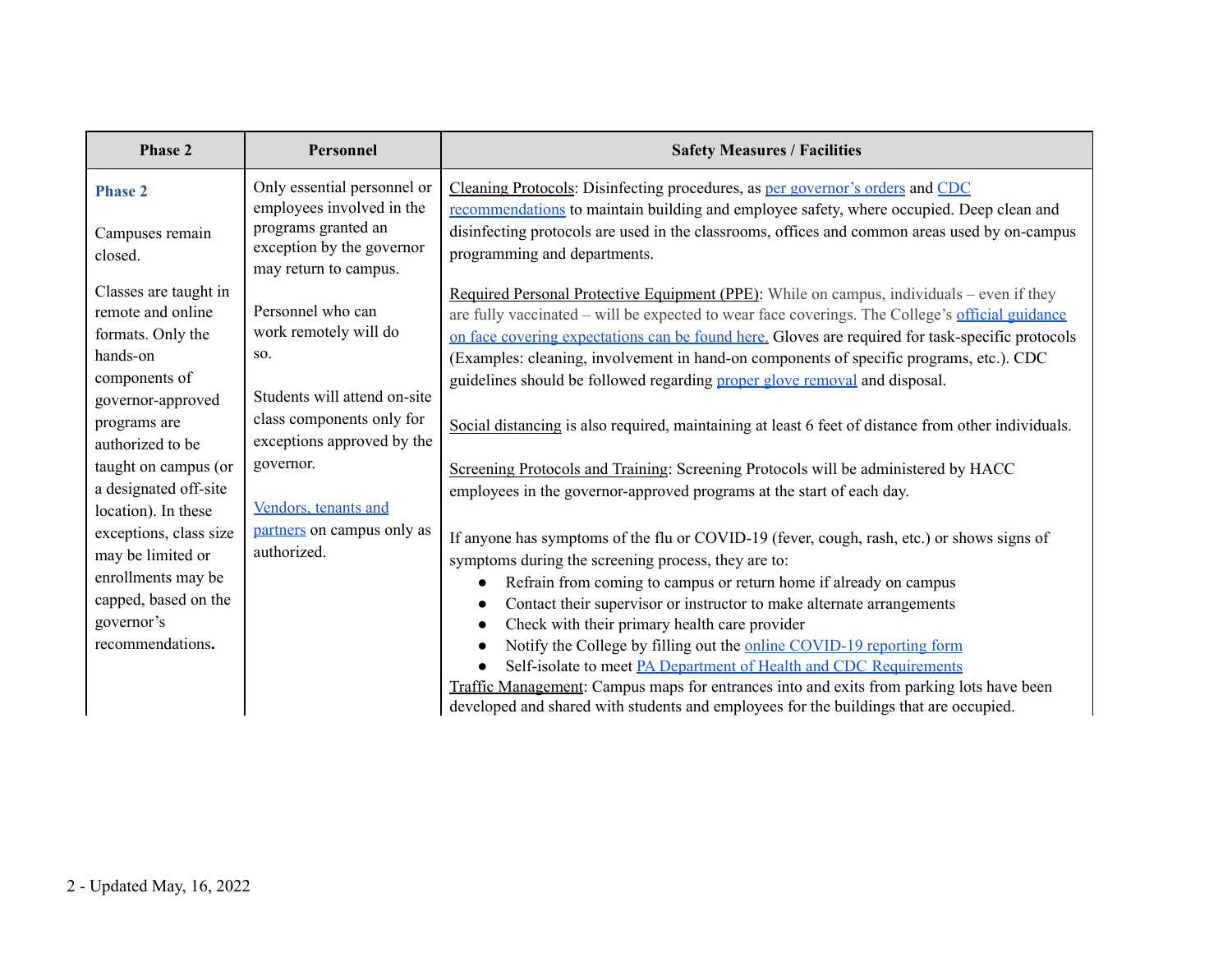| The College may revert<br>to Phase 1 at the<br>direction of the<br>president's Cabinet or<br>by state or federal<br>mandate. | Building Usage: Approved sections of the buildings are open only to students and employees in<br>the governor-approved programs. Limited essential staff are also permitted. No visitors or public<br>will be admitted. All occupied classrooms and training areas have been redesigned to maintain<br>the 6-foot physical distance requirements. Appropriate signage has been installed in building<br>entryways, hallways, bathrooms and at PPE stations. Campus building systems are monitored for<br>proper airflow. Filters have been upgraded and changed to adhere to the American Society of<br>Heating, Refrigerating and Air-Conditioning Engineers (ASHRAE) COVID-19 Resource<br>Recommendations.<br>External Events are not permitted on campus during Phase 2. |
|------------------------------------------------------------------------------------------------------------------------------|-----------------------------------------------------------------------------------------------------------------------------------------------------------------------------------------------------------------------------------------------------------------------------------------------------------------------------------------------------------------------------------------------------------------------------------------------------------------------------------------------------------------------------------------------------------------------------------------------------------------------------------------------------------------------------------------------------------------------------------------------------------------------------|
|------------------------------------------------------------------------------------------------------------------------------|-----------------------------------------------------------------------------------------------------------------------------------------------------------------------------------------------------------------------------------------------------------------------------------------------------------------------------------------------------------------------------------------------------------------------------------------------------------------------------------------------------------------------------------------------------------------------------------------------------------------------------------------------------------------------------------------------------------------------------------------------------------------------------|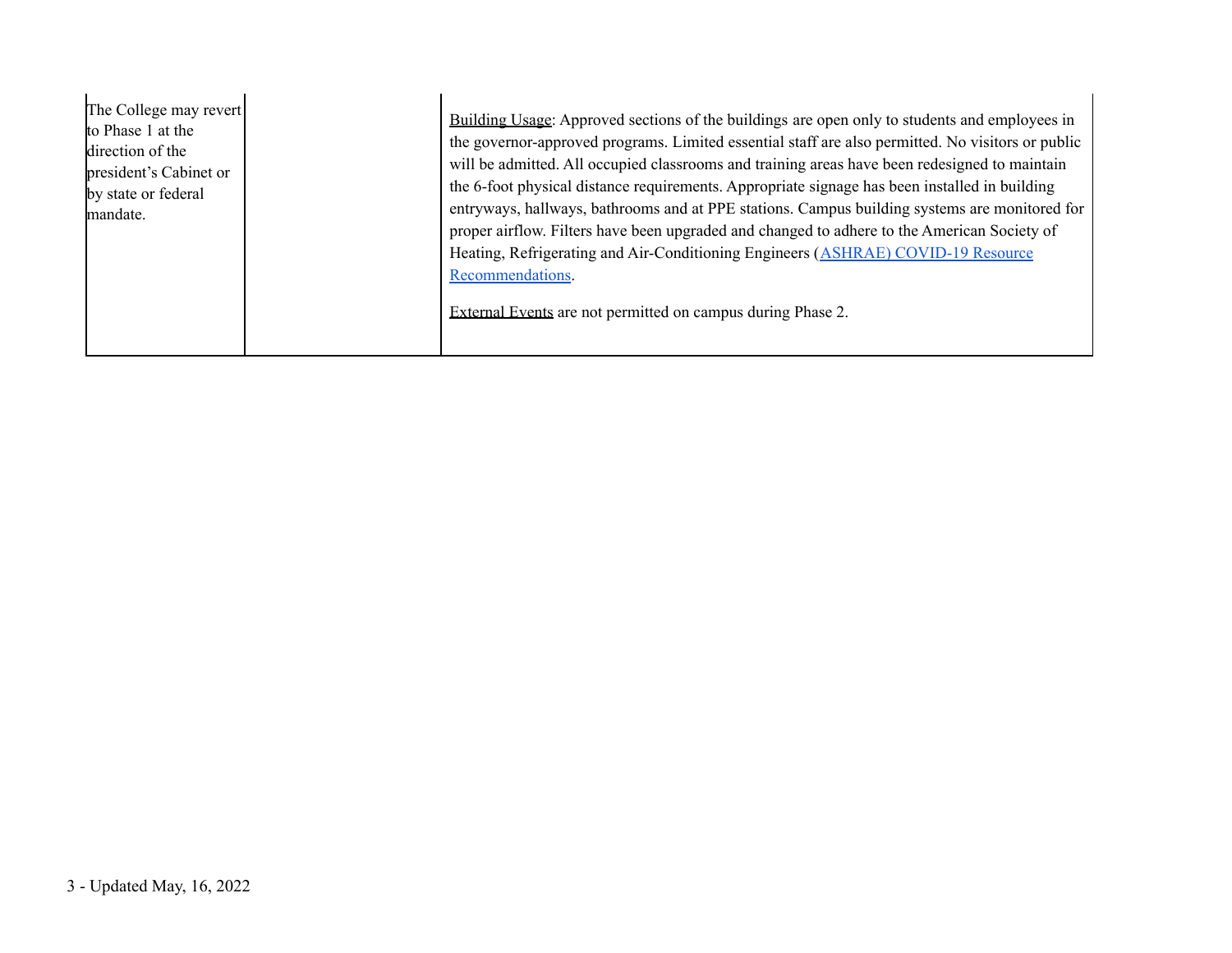| Phase 3                                                                                                                                                                                                                                                                                                                                                                                                                                | Personnel                                                                                                                                                                                                                                                                                                                                                                                                                                   | <b>Safety Measures / Facilities</b>                                                                                                                                                                                                                                                                                                                                                                                                                                                                                                                                                                                                                                                                                                                                                                                                                                                                                                                                                                                                                                                                                                                                                                                                                                                                                                                                                                                                      |
|----------------------------------------------------------------------------------------------------------------------------------------------------------------------------------------------------------------------------------------------------------------------------------------------------------------------------------------------------------------------------------------------------------------------------------------|---------------------------------------------------------------------------------------------------------------------------------------------------------------------------------------------------------------------------------------------------------------------------------------------------------------------------------------------------------------------------------------------------------------------------------------------|------------------------------------------------------------------------------------------------------------------------------------------------------------------------------------------------------------------------------------------------------------------------------------------------------------------------------------------------------------------------------------------------------------------------------------------------------------------------------------------------------------------------------------------------------------------------------------------------------------------------------------------------------------------------------------------------------------------------------------------------------------------------------------------------------------------------------------------------------------------------------------------------------------------------------------------------------------------------------------------------------------------------------------------------------------------------------------------------------------------------------------------------------------------------------------------------------------------------------------------------------------------------------------------------------------------------------------------------------------------------------------------------------------------------------------------|
| <b>Phase 3</b><br>Only credit<br>and Workforce<br>Development<br>programs with<br>required<br>hands-on/experiential<br>components to meet<br>learning outcomes<br>will be permitted to<br>hold on-campus<br>classes. This may<br>involve dividing class<br>sections into smaller<br>groups, either in two<br>different classrooms<br>or on two different<br>days.<br>The College may<br>revert to an earlier<br>phase at the direction | Only essential personnel<br>or employees involved in<br>the programs with<br>required hands-on<br>components may return to<br>campus.<br>Personnel who can<br>work remotely will do<br>SO.<br>Students will attend<br>classes remotely, with the<br>exception of approved<br>credit and workforce<br>classes with required<br>hands-on/<br>experiential<br>components.<br>Vendors, tenants and<br>partners on campus only<br>as authorized. | Cleaning Protocols: Disinfecting procedures, as per governor's orders and CDC<br>recommendations to maintain building and employee safety, where occupied. Deep clean and<br>disinfecting protocols are used in the classrooms, offices and common areas used by<br>on-campus programming and departments.<br>Required Personal Protective Equipment (PPE): While on campus, individuals – even if they are<br>fully vaccinated - will be expected to wear face coverings. The College's official guidance on<br>face covering expectations can be found here. Gloves are required for task-specific protocols<br>(Examples: cleaning, involvement in hand-on components of specific programs, etc.). CDC<br>guidelines should be followed regarding proper glove removal and disposal.<br>Social distancing is also required, maintaining at least 6 feet of distance between individuals.<br>Screening Protocols and Training: Screening Protocols will be administered by HACC staff in<br>the approved programs at the start of each day.<br>If anyone has symptoms of the flu or COVID-19 (fever, cough, rash, etc.) or shows signs of<br>symptoms during the screening process, they are to:<br>Refrain from coming to campus or return home if already on campus<br>$\bullet$<br>Contact their supervisor or instructor to make alternate arrangements<br>$\bullet$<br>Check with their primary health care provider<br>$\bullet$ |
| of the president's<br>Cabinet or by state or<br>federal mandate.                                                                                                                                                                                                                                                                                                                                                                       |                                                                                                                                                                                                                                                                                                                                                                                                                                             | Notify the College by filling out the online COVID-19 reporting form<br>Self-isolate to meet PA Department of Health and CDC Requirements<br>$\bullet$                                                                                                                                                                                                                                                                                                                                                                                                                                                                                                                                                                                                                                                                                                                                                                                                                                                                                                                                                                                                                                                                                                                                                                                                                                                                                   |
|                                                                                                                                                                                                                                                                                                                                                                                                                                        |                                                                                                                                                                                                                                                                                                                                                                                                                                             | Traffic Management: Campus maps for entrances into and exits from parking lots have been<br>developed and shared with students and employees for the buildings that are occupied.<br>Building Usage: Sections of buildings are open only to students and employees involved in the                                                                                                                                                                                                                                                                                                                                                                                                                                                                                                                                                                                                                                                                                                                                                                                                                                                                                                                                                                                                                                                                                                                                                       |
|                                                                                                                                                                                                                                                                                                                                                                                                                                        |                                                                                                                                                                                                                                                                                                                                                                                                                                             | programs approved to have hands-on components completed on campus. Limited essential staff<br>are also permitted. No visitors or public will be admitted. All occupied classrooms and training<br>areas have been redesigned to maintain the 6-foot physical distance requirements. Appropriate<br>signage has been installed in building entryways, hallways, bathrooms and at PPE stations.                                                                                                                                                                                                                                                                                                                                                                                                                                                                                                                                                                                                                                                                                                                                                                                                                                                                                                                                                                                                                                            |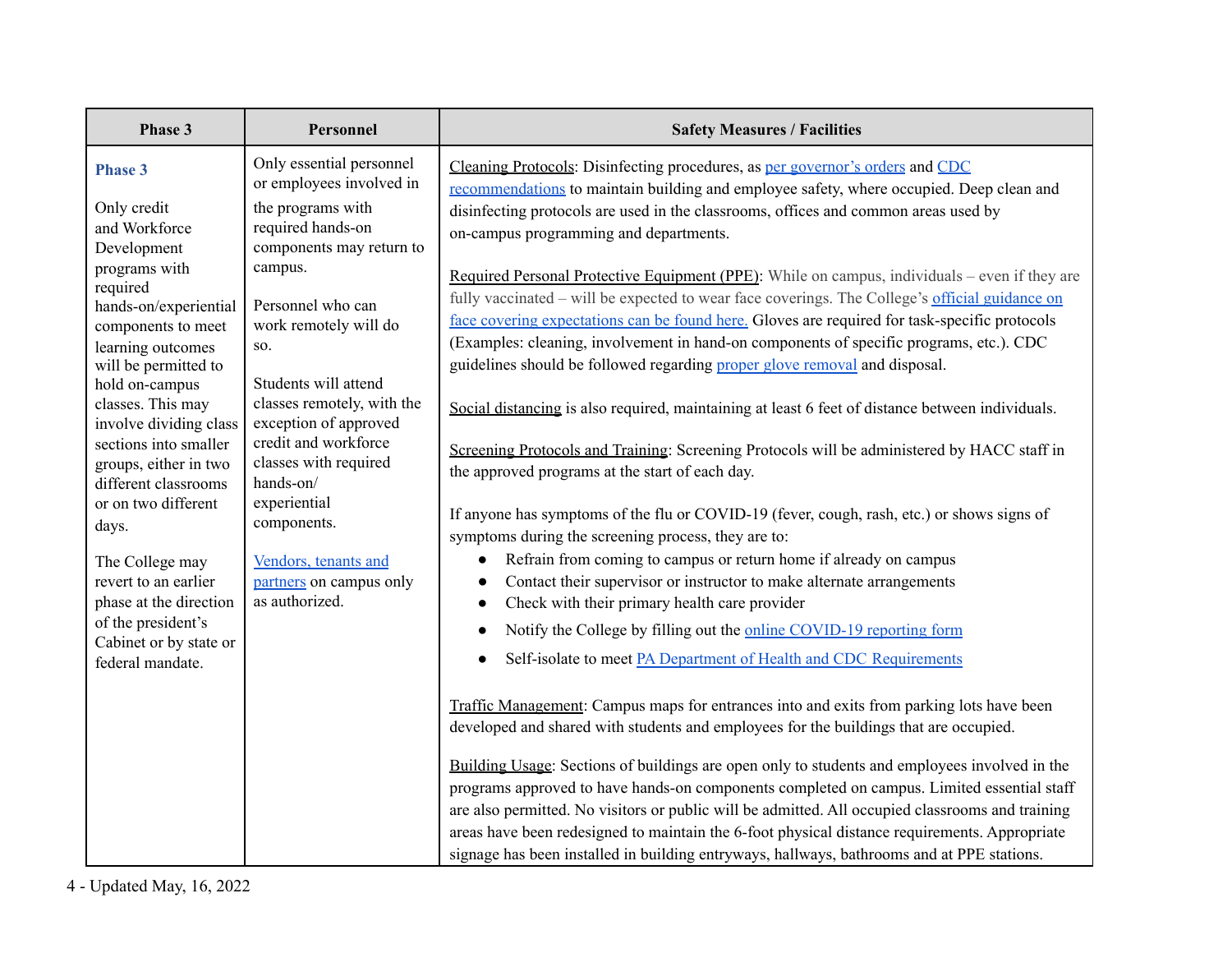| Campus building systems are monitored for proper airflow. Filters have been upgraded and<br>changed to adhere to the American Society of Heating, Refrigerating and Air-Conditioning<br>Engineers (ASHRAE) COVID-19 Resource Recommendations. |
|-----------------------------------------------------------------------------------------------------------------------------------------------------------------------------------------------------------------------------------------------|
| External Events are limited to special exceptions approved by Cabinet.                                                                                                                                                                        |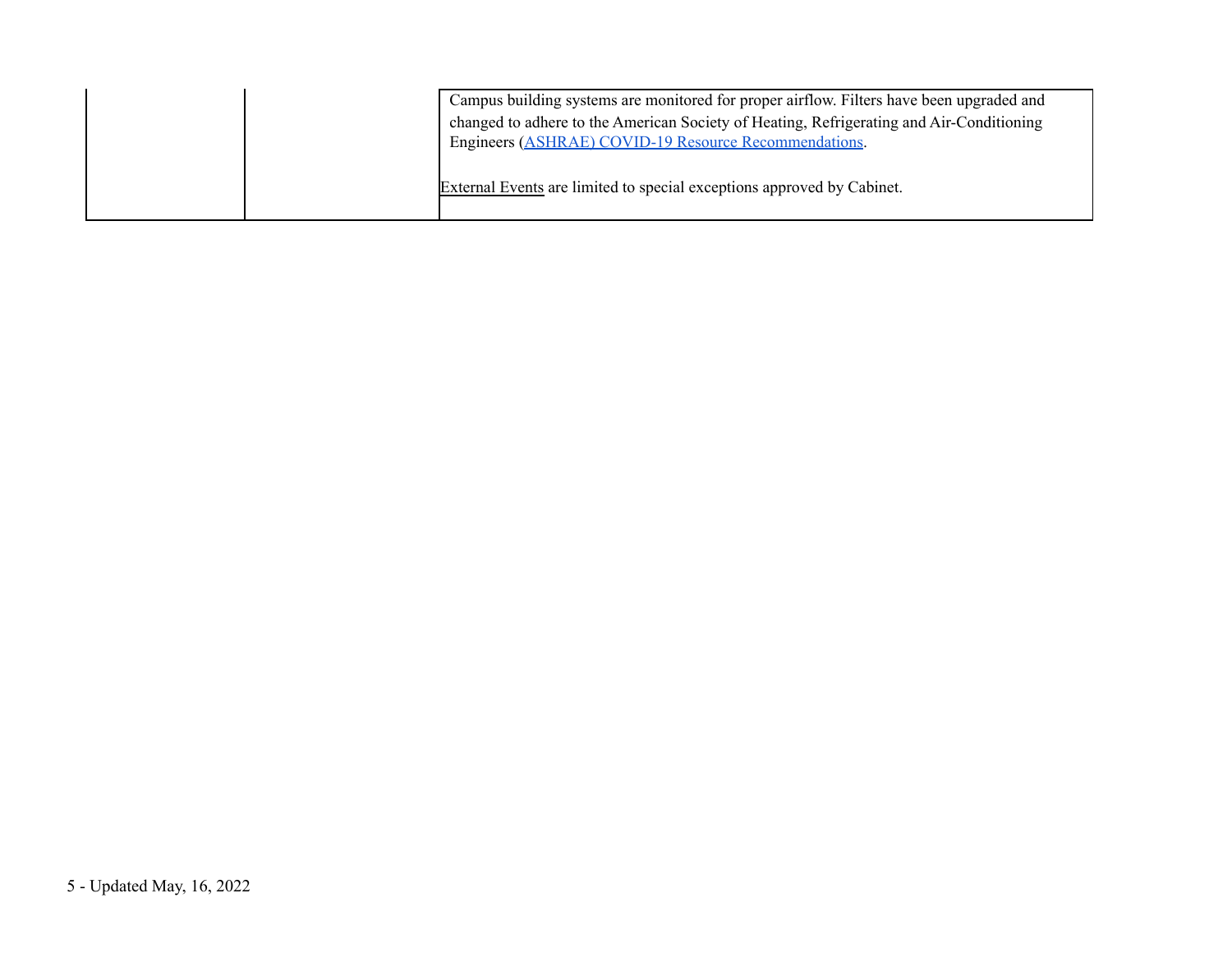| Phase 4                                                                                                                                                                                                                                                                              | Personnel                                                                                                                                                                                                                                                                                                                                                                                                                                            | <b>Safety Measures / Facilities</b>                                                                                                                                                                                                                                                                                                                                                                                                                                                                                                                                                                                                                                                                                                                                                                                                                                                                                                                                                                                                                                                                                                                                                                                                                                                                                                        |
|--------------------------------------------------------------------------------------------------------------------------------------------------------------------------------------------------------------------------------------------------------------------------------------|------------------------------------------------------------------------------------------------------------------------------------------------------------------------------------------------------------------------------------------------------------------------------------------------------------------------------------------------------------------------------------------------------------------------------------------------------|--------------------------------------------------------------------------------------------------------------------------------------------------------------------------------------------------------------------------------------------------------------------------------------------------------------------------------------------------------------------------------------------------------------------------------------------------------------------------------------------------------------------------------------------------------------------------------------------------------------------------------------------------------------------------------------------------------------------------------------------------------------------------------------------------------------------------------------------------------------------------------------------------------------------------------------------------------------------------------------------------------------------------------------------------------------------------------------------------------------------------------------------------------------------------------------------------------------------------------------------------------------------------------------------------------------------------------------------|
| <b>Phase 4</b><br>Campus<br>grounds are<br>open to the<br>public.<br>However,<br>HACC's<br>buildings are<br>open only to<br>authorized<br>employees<br>and all<br>students who<br>are (a) taking<br>on-campus<br>classes, (b)<br>attending<br>appointment<br>s on campus<br>or $(c)$ | Some employees will<br>return to work on<br>campus, particularly<br>those in student support<br>positions. Some<br>employees will continue<br>to work remotely or may<br>be permitted to use a<br>hybrid work model.<br>Students will have the<br>option to attend classes<br>on campus, online or<br>remotely.<br>Vendors, tenants and<br>partners on campus only<br>as authorized.<br>The on-campus<br>authorization form<br>should continue to be | Cleaning Protocols: Disinfecting procedures, as per governor's orders and CDC<br>recommendations to maintain building and employee safety, where occupied. Deep clean and<br>disinfecting protocols are used in the classrooms, offices and common areas used by on-campus<br>programming and departments.<br>Required Personal Protective Equipment (PPE): While on campus, individuals – even if they are<br>fully vaccinated – will be expected to wear face coverings. The College's official guidance on<br>face covering expectations can be found here. Gloves are required for task-specific protocols<br>(Examples: cleaning, involvement in hand-on components of specific programs, etc.). CDC<br>guidelines should be followed regarding proper glove removal and disposal.<br>Screening Protocols: There will be no screening processes in place. However, if anyone has<br>symptoms of the flu or COVID-19 (fever, cough, rash, etc.), they are to:<br>Refrain from coming to campus<br>$\bullet$<br>Contact their supervisor or instructor to make alternate arrangements<br>$\bullet$<br>Check with their primary health care provider<br>$\bullet$<br>by filling out the online COVID-19 reporting form<br>Self-isolate to meet PA Department of Health and CDC Requirements<br>Traffic Management will return to normal. |
| seeking<br>on-campus<br>services<br>during<br>scheduled                                                                                                                                                                                                                              | used by vendors and<br>partners.                                                                                                                                                                                                                                                                                                                                                                                                                     | Building Usage: Buildings are open to students and employees. All occupied classrooms and<br>training areas have been redesigned to maintain the 6-foot physical distance requirements.<br>Appropriate signage has been installed in building entryways, hallways, bathrooms and at PPE<br>stations.<br>Campus building systems are monitored for proper airflow. Filters have been upgraded                                                                                                                                                                                                                                                                                                                                                                                                                                                                                                                                                                                                                                                                                                                                                                                                                                                                                                                                               |
| on-campus<br>office hours.<br>A range of<br>credit and                                                                                                                                                                                                                               |                                                                                                                                                                                                                                                                                                                                                                                                                                                      | and changed to adhere to the American Society of Heating, Refrigerating and<br>Air-Conditioning Engineers (ASHRAE) COVID-19 Resource Recommendations.<br>External Events are permitted with Cabinet approval if scheduled to be outdoor events.                                                                                                                                                                                                                                                                                                                                                                                                                                                                                                                                                                                                                                                                                                                                                                                                                                                                                                                                                                                                                                                                                            |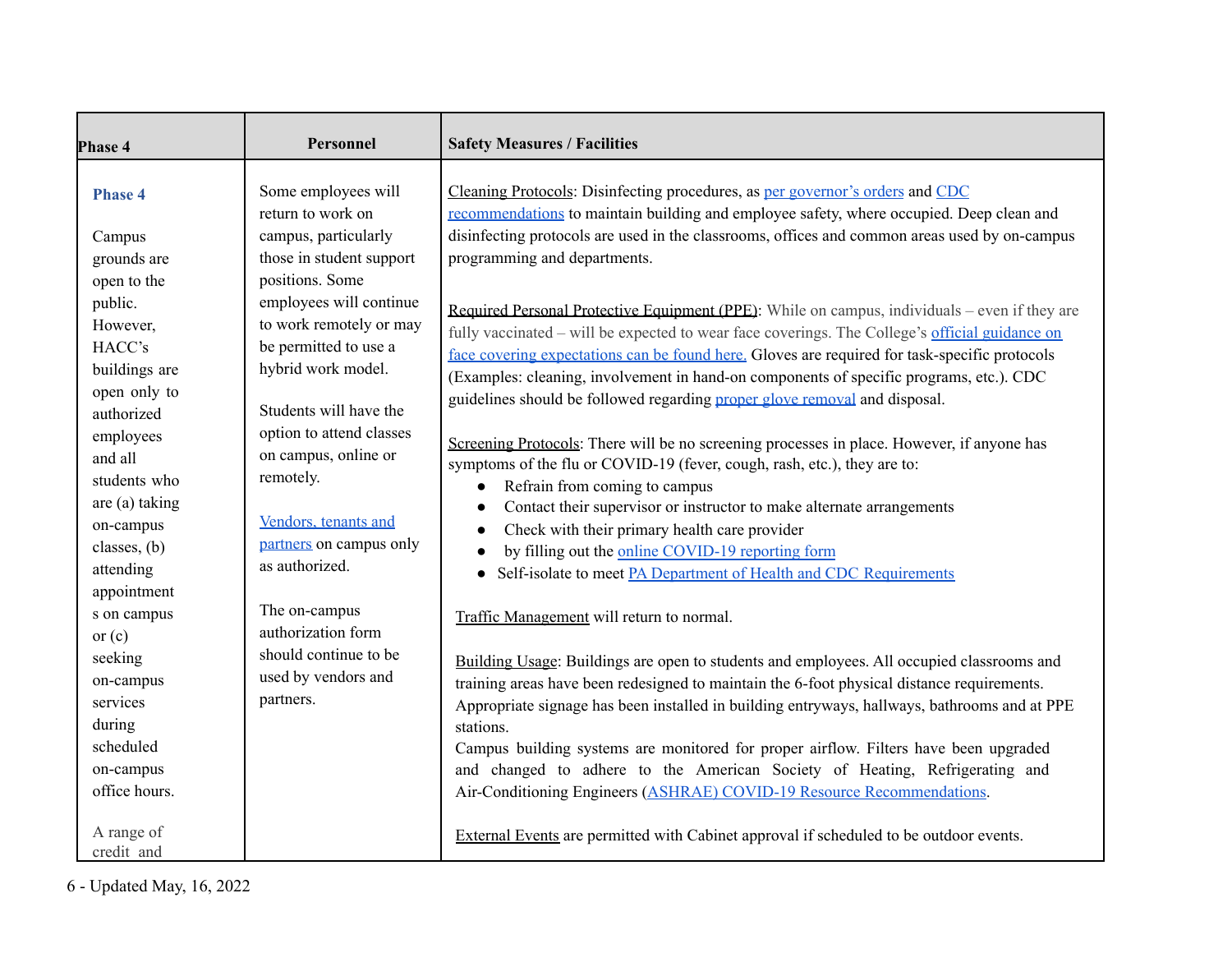|  | $\frac{1}{2}$ |  |  |  |  |
|--|---------------|--|--|--|--|
|--|---------------|--|--|--|--|

| development          |  |
|----------------------|--|
|                      |  |
| courses will         |  |
| be offered on        |  |
| campus.              |  |
| Select student       |  |
| services will        |  |
| be offered on        |  |
| campus.              |  |
|                      |  |
| Remote               |  |
| courses and          |  |
| services will        |  |
| also continue.       |  |
|                      |  |
| The College may      |  |
| revert to an earlier |  |
| phase at the         |  |
| direction of the     |  |
| president's Cabinet  |  |
| or by state or       |  |
| federal mandate.     |  |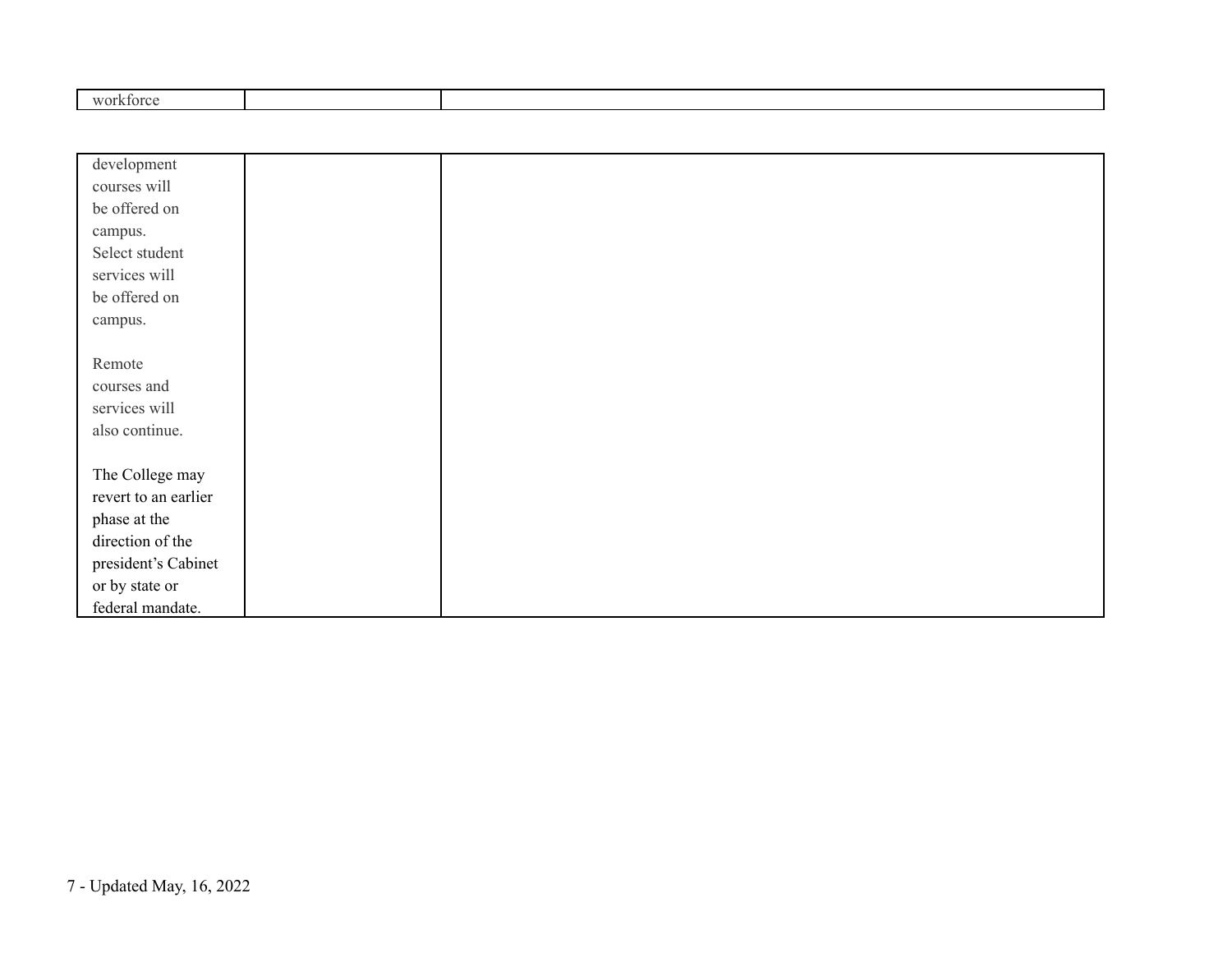| Phase 5                                                                                                               | Personnel                                                                                                                                         | <b>Safety Measures / Facilities</b>                                                                                                                                                                                                                                                                                                                                                                                                                                                                                   |
|-----------------------------------------------------------------------------------------------------------------------|---------------------------------------------------------------------------------------------------------------------------------------------------|-----------------------------------------------------------------------------------------------------------------------------------------------------------------------------------------------------------------------------------------------------------------------------------------------------------------------------------------------------------------------------------------------------------------------------------------------------------------------------------------------------------------------|
| <b>Phase 5</b><br>Campus grounds and<br>buildings open to<br>students, employees<br>and the community.                | Some employees will<br>return to work on<br>campus, particularly<br>those in student support                                                      | Cleaning Protocols: Disinfecting procedures, as per governor's orders and CDC<br>recommendations to maintain building and employee safety, where occupied. Deep clean and<br>disinfecting protocols are used in the classrooms, offices and common areas used by on-campus<br>programming and departments.                                                                                                                                                                                                            |
| A wide range of<br>credit and<br>workforce<br>development<br>courses will be                                          | positions. Some<br>employees will continue<br>to work remotely or may<br>be permitted to use a<br>hybrid work model at<br>the discretion of their | Required Personal Protective Equipment (PPE): While on campus, individuals – even if they are<br>fully vaccinated – will be expected to wear face coverings. The College's official guidance on<br>face covering expectations can be found here. Gloves are required for task-specific protocols<br>(Examples: cleaning, involvement in hand-on components of specific programs, etc.). CDC<br>guidelines should be followed regarding proper glove removal and disposal.                                             |
| offered on campus.<br>Most student<br>services will<br>be offered on<br>campus.                                       | supervisor and<br>department.<br>Students will have the<br>option to attend classes<br>on campus, online or<br>remotely.                          | Screening Protocols: There will be no screening processes in place. However, if anyone has<br>symptoms of the flu or COVID-19 (fever, cough, rash, etc.), they are to:<br>Refrain from coming to campus<br>$\bullet$<br>Contact their supervisor or instructor to make alternate arrangements<br>$\bullet$<br>Check with their primary health care provider<br>$\bullet$<br>Notify the College by filling out the online COVID-19 reporting form<br>Self-isolate to meet PA Department of Health and CDC Requirements |
| Remote<br>courses and<br>most services<br>will also<br>continue.<br>The College may                                   | The on-campus<br>authorization form should<br>continue to be used by<br>vendors.                                                                  | Traffic Management will return to normal.<br>Building Usage: Buildings are open to students, employees and the general public. All<br>classrooms and training areas will return to full capacity. Students and employees should<br>continue to be aware of social-distancing procedures and practice them whenever possible.<br>Appropriate signage has been installed in building entryways, hallways, bathrooms and at PPE                                                                                          |
| revert to an earlier<br>phase at the<br>direction of the<br>president's Cabinet<br>or by state or<br>federal mandate. |                                                                                                                                                   | stations.<br>Campus building systems are monitored for proper airflow. Filters have been upgraded<br>and changed to adhere to the American Society of Heating, Refrigerating and<br>Air-Conditioning Engineers (ASHRAE) COVID-19 Resource Recommendations.<br><b>External Events</b> are permitted with Cabinet approval.                                                                                                                                                                                             |

8 - Updated May, 16, 2022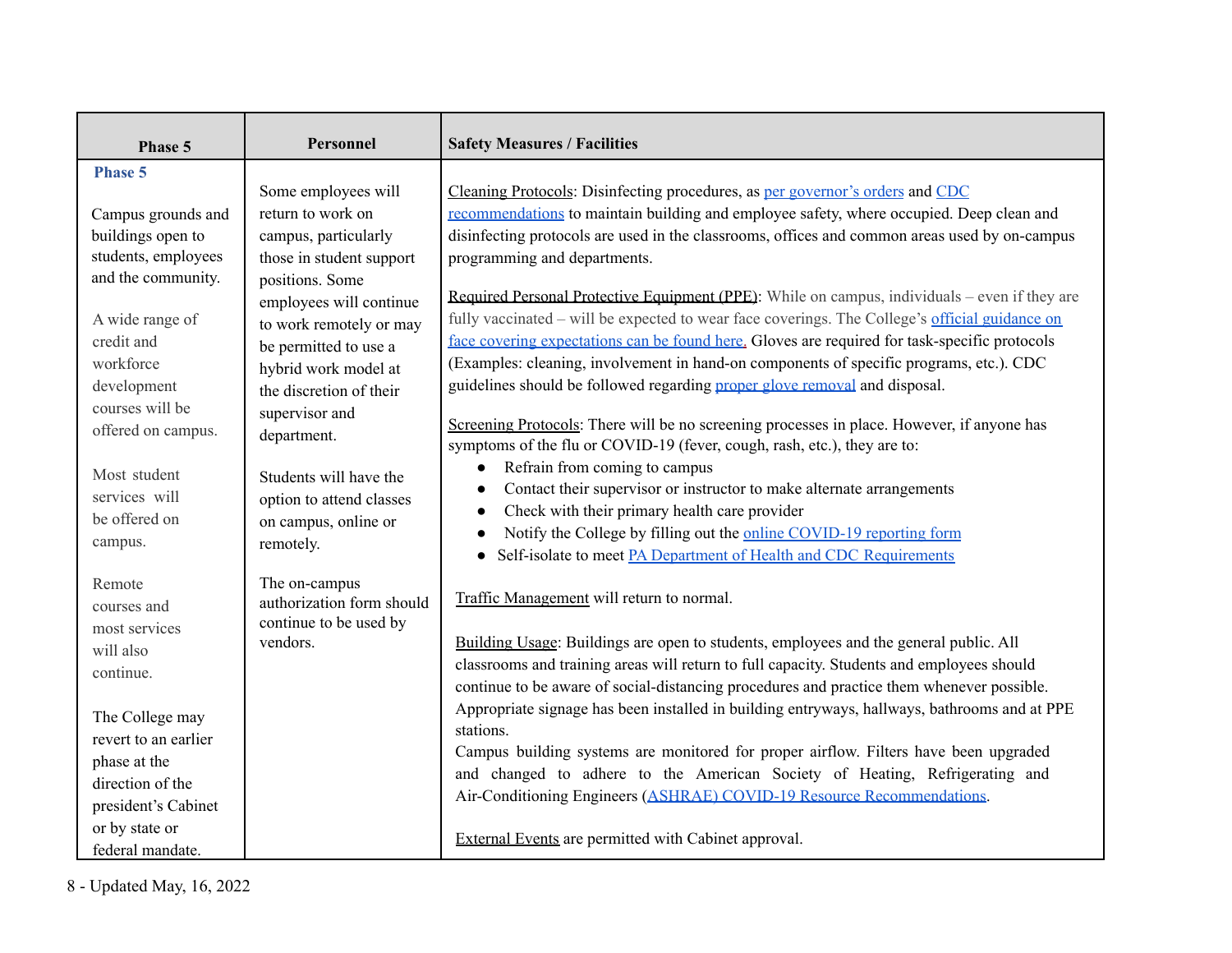| Phase 6                                                                                                                                                                                                                                                                  | Personnel                                                                                                                                                                                                                                                                                   | <b>Safety Measures / Facilities</b>                                                                                                                                                                                                                                                                                                                                                                                                                                                                                                                                                                                                                                                                                                                                                                                                                                                                                                                                                                                        |
|--------------------------------------------------------------------------------------------------------------------------------------------------------------------------------------------------------------------------------------------------------------------------|---------------------------------------------------------------------------------------------------------------------------------------------------------------------------------------------------------------------------------------------------------------------------------------------|----------------------------------------------------------------------------------------------------------------------------------------------------------------------------------------------------------------------------------------------------------------------------------------------------------------------------------------------------------------------------------------------------------------------------------------------------------------------------------------------------------------------------------------------------------------------------------------------------------------------------------------------------------------------------------------------------------------------------------------------------------------------------------------------------------------------------------------------------------------------------------------------------------------------------------------------------------------------------------------------------------------------------|
| <b>Phase 6</b><br>Campus grounds open to<br>students, employees and<br>the community. Campus<br>buildings open to all.<br>A wide range of credit<br>and workforce<br>development courses<br>will be offered on<br>campus.<br>Most student services<br>will be offered on | Some employees<br>will return to work<br>on<br>campus, particularly<br>those in student<br>support positions.<br>Some<br>employees will<br>continue to work<br>remotely or may be<br>permitted to use a<br>hybrid work model at<br>the discretion of their<br>supervisor and<br>department. | Cleaning Protocols: Disinfecting procedures, as per governor's orders and CDC<br>recommendations to maintain building and employee safety, where occupied. Deep clean and<br>disinfecting protocols are used in the classrooms, offices and common areas used by<br>on-campus programming and departments.<br>Required Personal Protective Equipment (PPE): Face coverings are encouraged but not<br>required.<br>Screening Protocols: There will be no official College screening process in place.<br>However, self-screening (pfd) is imperative. If anyone has symptoms of the flu or<br>COVID-19 (fever, cough, rash, etc.), they are to:<br>Notify their instructor or supervisor<br>$\bullet$<br>Stay home and not come to campus<br>$\bullet$<br>Monitor themselves for the next 48 hours<br>$\bullet$<br>Complete the online COVID-19 form if they are still exhibiting symptoms after 48 hours,<br>have tested positive for COVID-19 or have had direct contact with someone who tested<br>positive for COVID-19 |
| campus.<br>Remote courses and<br>most remote services<br>will also continue.                                                                                                                                                                                             | Students will have<br>the option to attend<br>classes on campus,<br>online or<br>remotely.                                                                                                                                                                                                  | Check with their primary health care provider<br>$\bullet$<br>Please review the "What is the process to report sickness or COVID-19 exposure?"<br>drop-down section of hacc.edu/COVIDannouncements for more information and guidance.<br>Traffic Management will return to normal.                                                                                                                                                                                                                                                                                                                                                                                                                                                                                                                                                                                                                                                                                                                                         |
| The College may revert<br>to an earlier phase at the<br>direction of the<br>president's Cabinet or<br>by state or federal<br>mandate.                                                                                                                                    | The on-campus<br>authorization form should<br>continue to be used by<br>vendors.                                                                                                                                                                                                            | Building Usage: Buildings are open to students, employees and the general public. All<br>classrooms and training areas will return to full capacity. Students and employees should<br>continue to be aware of social-distancing procedures and practice them whenever possible.<br>Appropriate signage has been installed in building entryways, hallways, bathrooms and at<br>PPE stations.<br>Campus building systems are monitored for proper airflow. Filters have been upgraded and<br>changed to adhere to the American Society of Heating, Refrigerating and Air-Conditioning<br>Engineers (ASHRAE) COVID-19 Resource Recommendations.                                                                                                                                                                                                                                                                                                                                                                              |
|                                                                                                                                                                                                                                                                          |                                                                                                                                                                                                                                                                                             | External events are permitted with Cabinet approval.                                                                                                                                                                                                                                                                                                                                                                                                                                                                                                                                                                                                                                                                                                                                                                                                                                                                                                                                                                       |